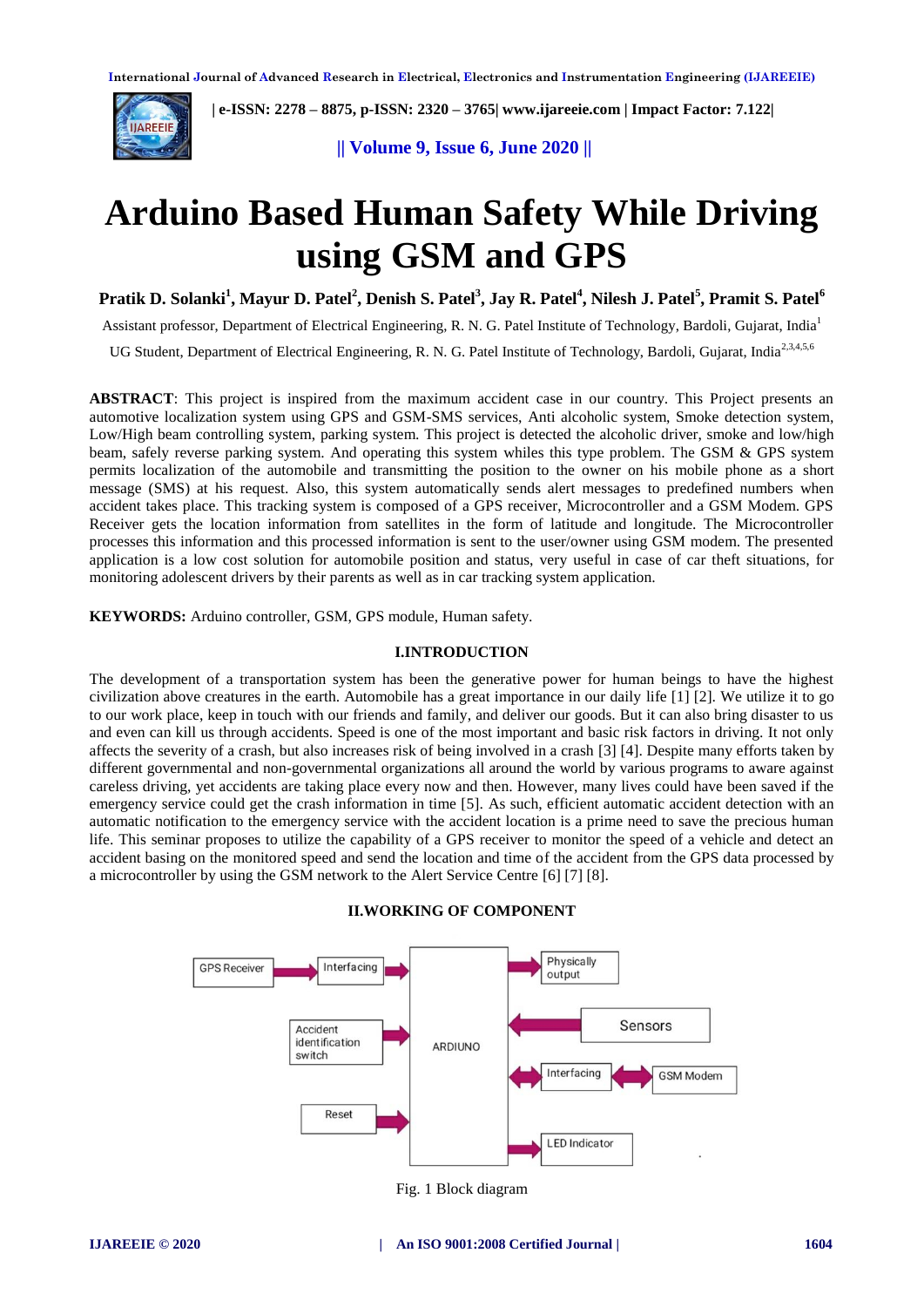**International Journal of Advanced Research in Electrical, Electronics and Instrumentation Engineering (IJAREEIE)** 



 **| e-ISSN: 2278 – 8875, p-ISSN: 2320 – 3765[| www.ijareeie.com](http://www.ijareeie.com/) | Impact Factor: 7.122|** 

# **|| Volume 9, Issue 6, June 2020 ||**

In our project from the beginning, if a driver or a person is drunk, the vehicle will not start or even if the seat belt is not fastened inside the vehicle, the vehicle will not start. Now suppose this condition is resolved, then the vehicle will start. We all know that the transportation system has increased in this time. So the causes of accidents are also increasing.



Fig. 2 Flow chart for Operation

One of the reasons is that an accident can happen even if an object comes in front of the vehicle. So, to solve that, we have put such sensors in our project. And its job to alert you if an object or vehicle comes at a particular distance and this can also work in your parking system. Now even at night when we are driving, there is no possibility of an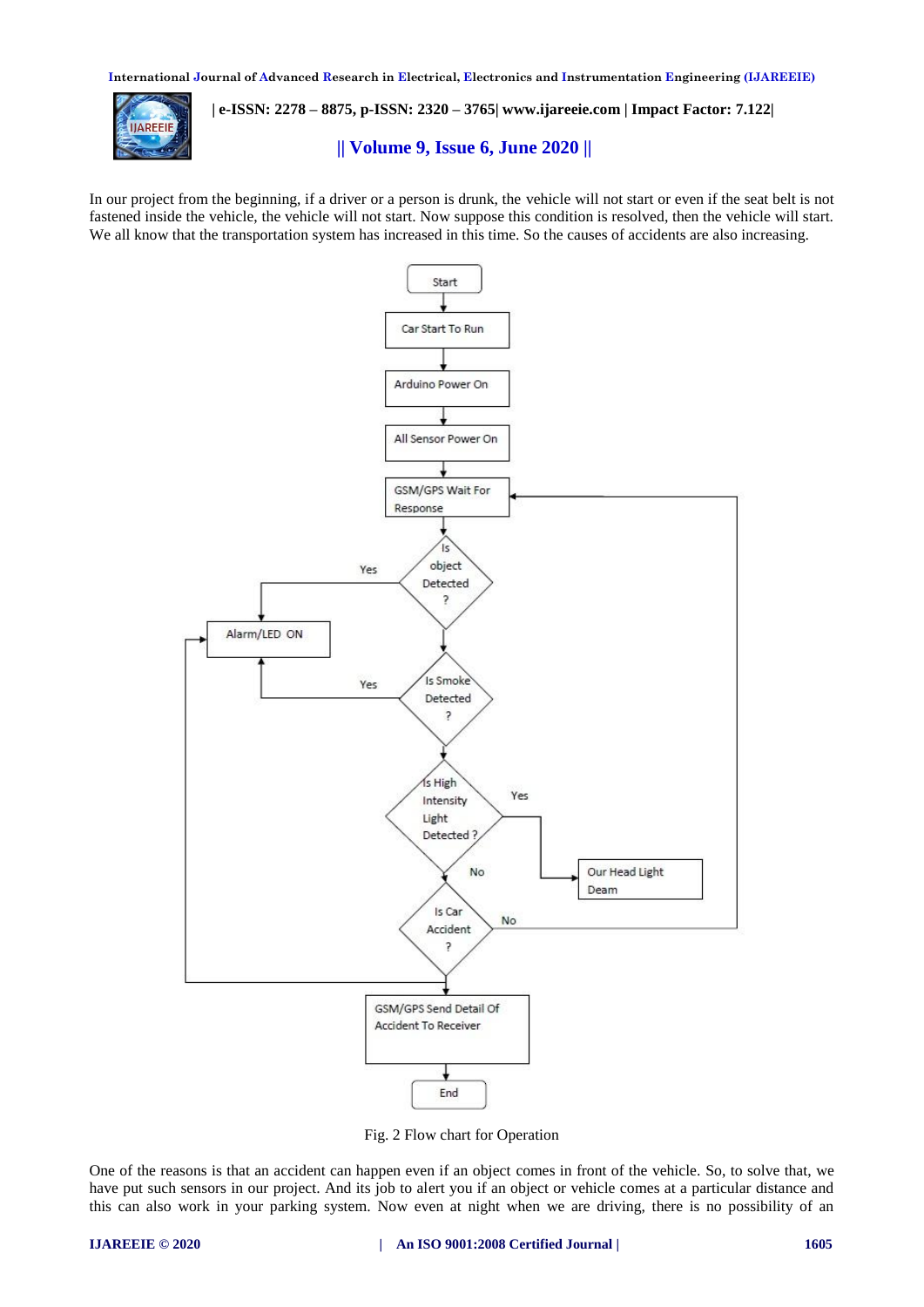**International Journal of Advanced Research in Electrical, Electronics and Instrumentation Engineering (IJAREEIE)** 



 **| e-ISSN: 2278 – 8875, p-ISSN: 2320 – 3765[| www.ijareeie.com](http://www.ijareeie.com/) | Impact Factor: 7.122|** 

# **|| Volume 9, Issue 6, June 2020 ||**

accident. Accidents can also be caused by a high beam vehicle coming from the front while driving at night. So at that time our project has a system that will automatically dim the high beam light. Accidents can happen for all these reasons. Now considering all these reasons, accidents, also happen. In this project we present an automatic localization system using GPS & GSM-SMS services with micro processor where GPS receiver gets the location information from satellites in the forms of latitude and longitude, GSM-SMS service sends a short message predefined numbers [7]. This system also automatically sends alert message, when accident takes place. This system is interconnected with car alarm system, and alerts to the owner on his mobile phone. The microprocessor processed this information and sends to it on predefined numbers [9].

### **III.CIRCUIT DIAGRAM AND HARDWARE**



Fig. 3 Hardware of project

For our project we decide to make it cost effective and reliable we use Arduino controller and interface it with sensors. The Arduino Mega 2560 is a microcontroller board based on the ATmega2560. It has 54 digital input/output pins (of which 15 can be used as PWM outputs), 16 analog inputs, 4 UARTs (hardware serial ports), a 16 MHz crystal oscillator, a USB connection, a power jack, an ICSP header, and a reset button. It contains everything needed to support the microcontroller; simply connect it to a computer with a USB cable or power it with a AC-to-DC adapter or battery to get started. The NEO-6M GPS module is comes with an external antenna and does not come with header pins. So you will need to solder it. SIM900A Modem is built with Dual Band GSM/GPRS based SIM900A modem from SIMCOM. It works on frequencies 900/ 1800 MHz SIM900A can search these two bands automatically. The frequency bands can also be set by AT Commands. The baud rate is configurable from 1200-115200 through AT command. The GSM/GPRS Modem is having internal TCP/IP stack to enable you to connect with internet via GPRS. SIM900A is an ultra compact and reliable wireless module. This is a complete GSM/GPRS module in a SMT type and designed with a very powerful single-chip processor integrating AMR926EJ-S core, allowing you to benefit from small dimensions and cost-effective solutions. The Vibration module based on the vibration sensor SW-420 and Comparator LM393 to detect if there is any vibration that beyond the threshold. The Grove - Gas Sensor (MQ2) module is useful for gas leakage detection (home and industry). It is suitable for detecting H2, LPG, CH4, CO, Alcohol, Smoke or Propane. Due to its high sensitivity and fast response time, measurement can be taken as soon as possible. The sensitivity of the sensor can be adjusted by potentiometer. The HC-SR04 ultrasonic sensor uses sonar to determine distance to an object like bats do. It offers excellent non-contact range detection with high accuracy and stable readings in an easy-to-use package. It comes complete with ultrasonic transmitter and receiver modules. This module is made using Alcohol Gas Sensor MQ3. It is a low cost semiconductor sensor which can detect the presence of alcohol gases at concentrations from 0.05 mg/L to 10 mg/L. The sensitive material used for this sensor is SnO2, whose conductivity is lower in clean air. Its conductivity increases as the concentration of alcohol gases increases. It has high sensitivity to alcohol and has a good resistance to disturbances due to smoke, vapour and gasoline.